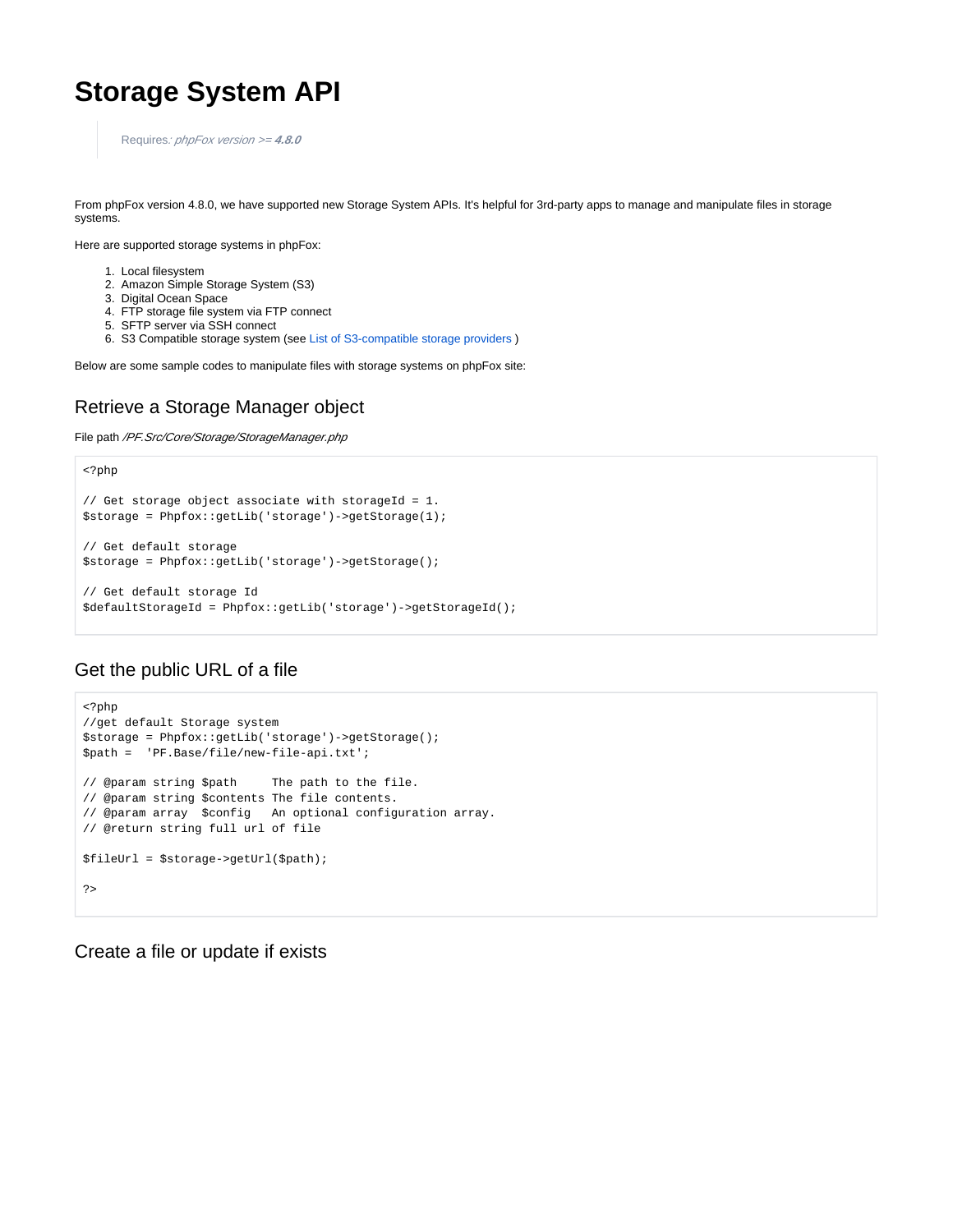```
<?php
$path = 'PF.Base/file/new-file-api.txt';
$content = 'file api content';
$config = ['visibility'=>'public'];
$storage = Phpfox::getLib('storage')->getStorage();
// @param string $path The path to the file.
// @param string $contents The file contents.
// @param array $config An optional configuration array.
// @return bool True on success, false on failure.
$isSuccessful = $storage->put($path, $contents, $config);
?>
```
## Check whether a file exists

```
<?php
$storage = Phpfox::getLib('storage')->getStorage();
$path = 'PF.Base/file/new-file-api.txt';
// @param string $path
// @return bool
$isExisted = $storage->has($path);
?>
```
## Read a file contents

```
<?php
$storage = Phpfox::getLib('storage')->getStorage();
$path = 'PF.Base/file/new-file-api.txt';
// @param string $path The path to the file.
// @throws FileNotFoundException
// @return string|false The file contents or false on failure.
$fileContent = $storage->read($path);
?>
```
#### Retrieves a read-stream for a path

```
<?php
$storage = Phpfox::getLib('storage')->getStorage();
$path = 'PF.Base/file/new-file-api.txt';
// Retrieves a read-stream for a path.
// @param string $path The path to the file.
// @throws FileNotFoundException
// @return resource|false The path resource or false on failure.
$fileStream = $storage->readStream($path);
?>
```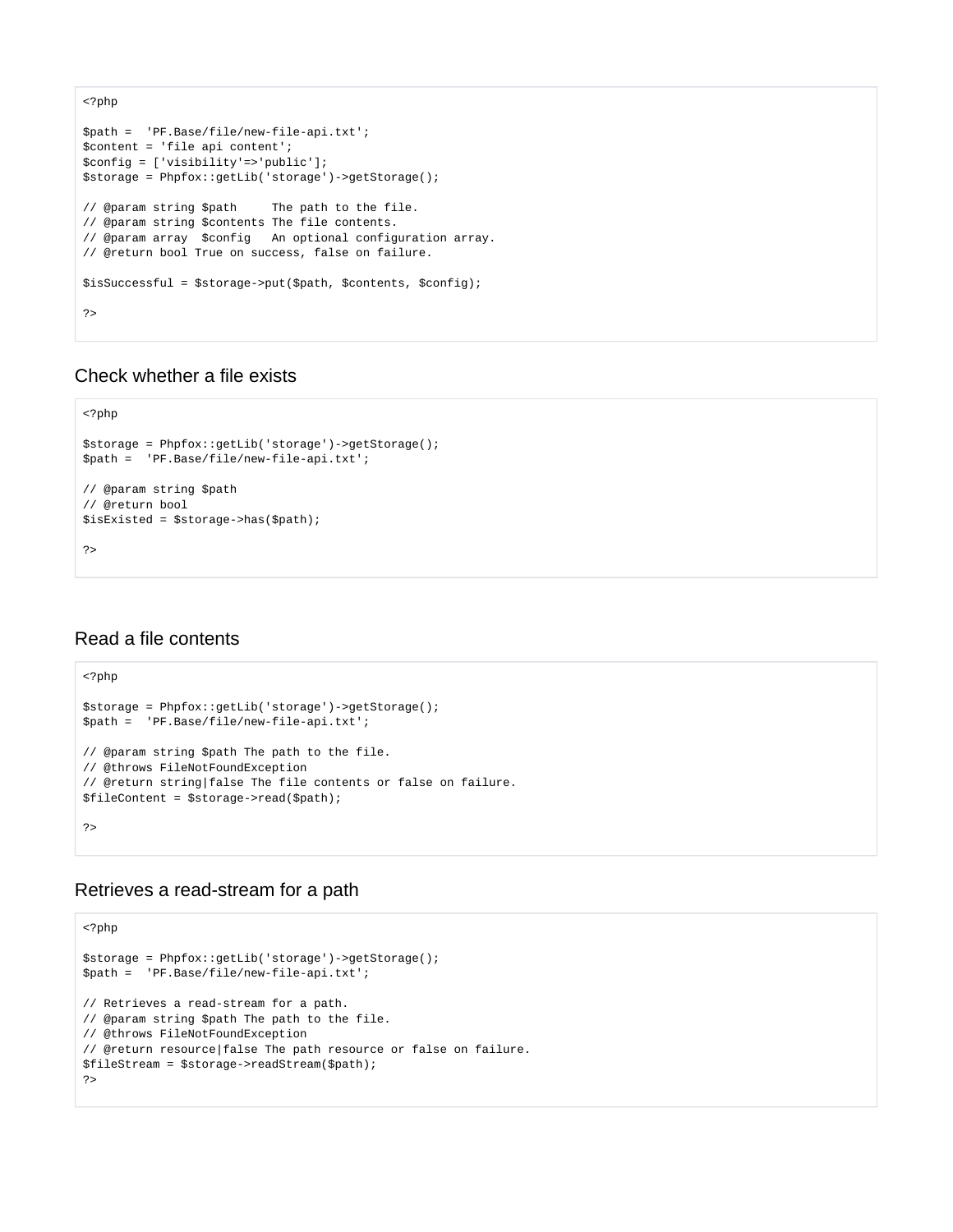#### List contents of a directory

```
<?php
$storage = Phpfox::getLib('storage')->getStorage();
$directory = 'PF.Base/file';
$recursive = false;
// @param string $directory The directory to list.
// @param bool $recursive Whether to list recursively.
// @return array A list of file metadata.
$fileMetaList = $storage->listContents($directory, $recursive);
?>
```
## Get a file's metadata

```
<?php
$storage = Phpfox::getLib('storage')->getStorage();
$path = 'PF.Base/file/new-file-api.txt';
// @param string $path The path to the file.
// @throws FileNotFoundException
// @return array|false The file metadata or false on failure.
$fileInfo = $storage->getMetadata($path);
?>
```
# Get a file's size

```
<?php
$storage = Phpfox::getLib('storage')->getStorage();
$path = 'PF.Base/file/new-file-api.txt';
// @param string $path The path to the file.
// @throws FileNotFoundException
// @return int|false The file size or false on failure.
$fileSize = $storage->getSize($path);
?>
```
## Get file's mime type

```
<?php
$storage = Phpfox::getLib('storage')->getStorage();
$path = 'PF.Base/file/new-file-api.txt';
// @param string $path The path to the file.
// @throws FileNotFoundException
// @return string|false The file mime-type or false on failure.
$fileMimeType = $storage->getMimetype($path);
?>
```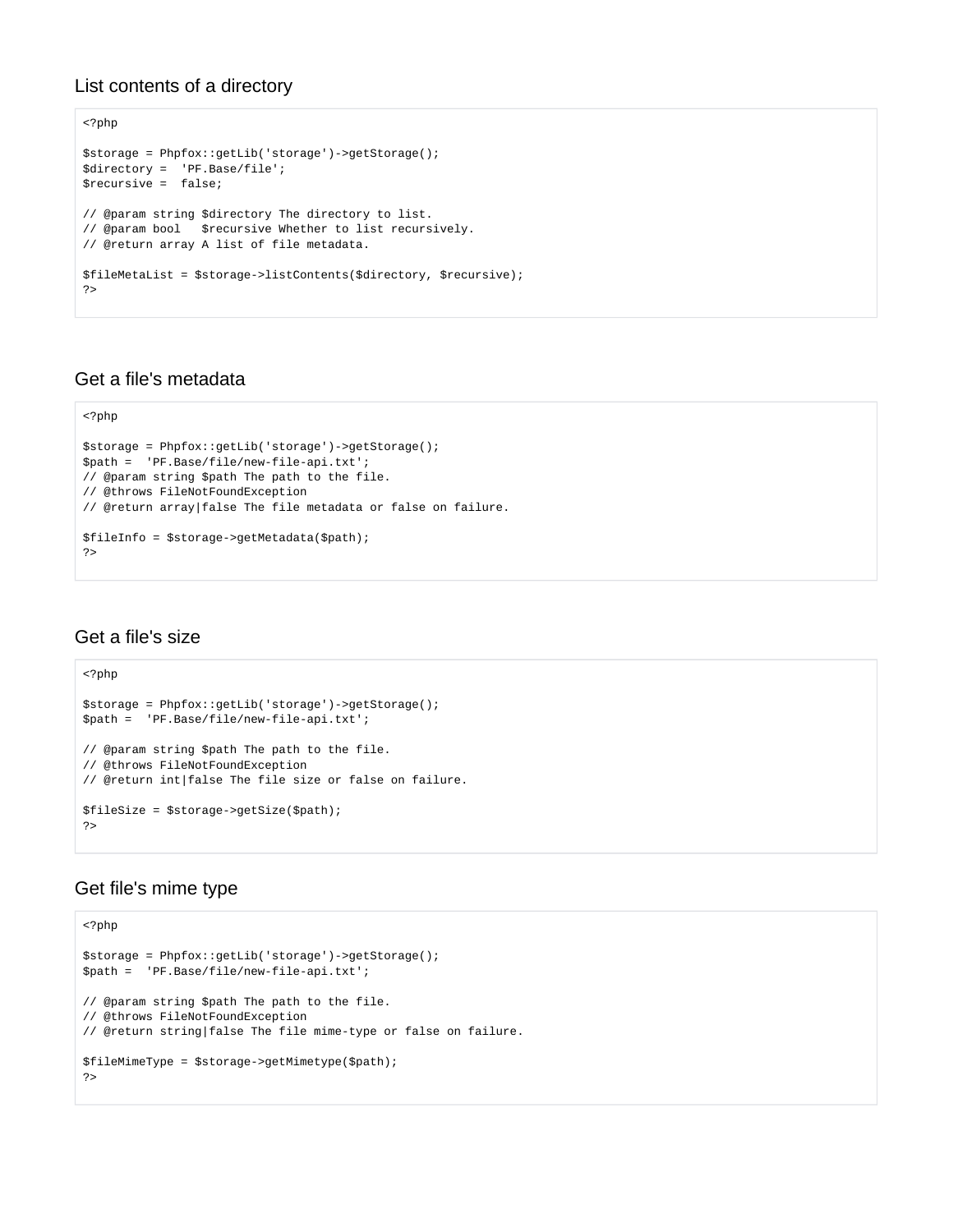## Get file's timestamp

```
<?php
$storage = Phpfox::getLib('storage')->getStorage();
$path = 'PF.Base/file/new-file-api.txt';
// @param string $path The path to the file.
// @throws FileNotFoundException
// @return int|false The timestamp or false on failure.
$lastUpdate = $storage->getTimestamp($path);
?>
```
## Get a file's visibility

```
<?php
$storage = Phpfox::getLib('storage')->getStorage();
$path = 'PF.Base/file/new-file-api.txt';
// @param string $path The path to the file.
// @throws FileNotFoundException
// @return string|false The visibility (public|private) or false on failure.
$fileVisibility = $storage->getVisibility($path);
?>
```
## Write a new file

```
<?php
$storage = Phpfox::getLib('storage')->getStorage();
$path = 'PF.Base/file/new-file-api.txt';
$contents = 'file api content';
$config = ['visibility'=>'public'];
// @param string $path The path of the new file.
// @param string $contents The file contents.
// @param array $config An optional configuration array.
// @throws FileExistsException
// @return bool True on success, false on failure.
$isSuccessful = $storage->write($path, $contents, $config);
?>
```
Write a new file using a stream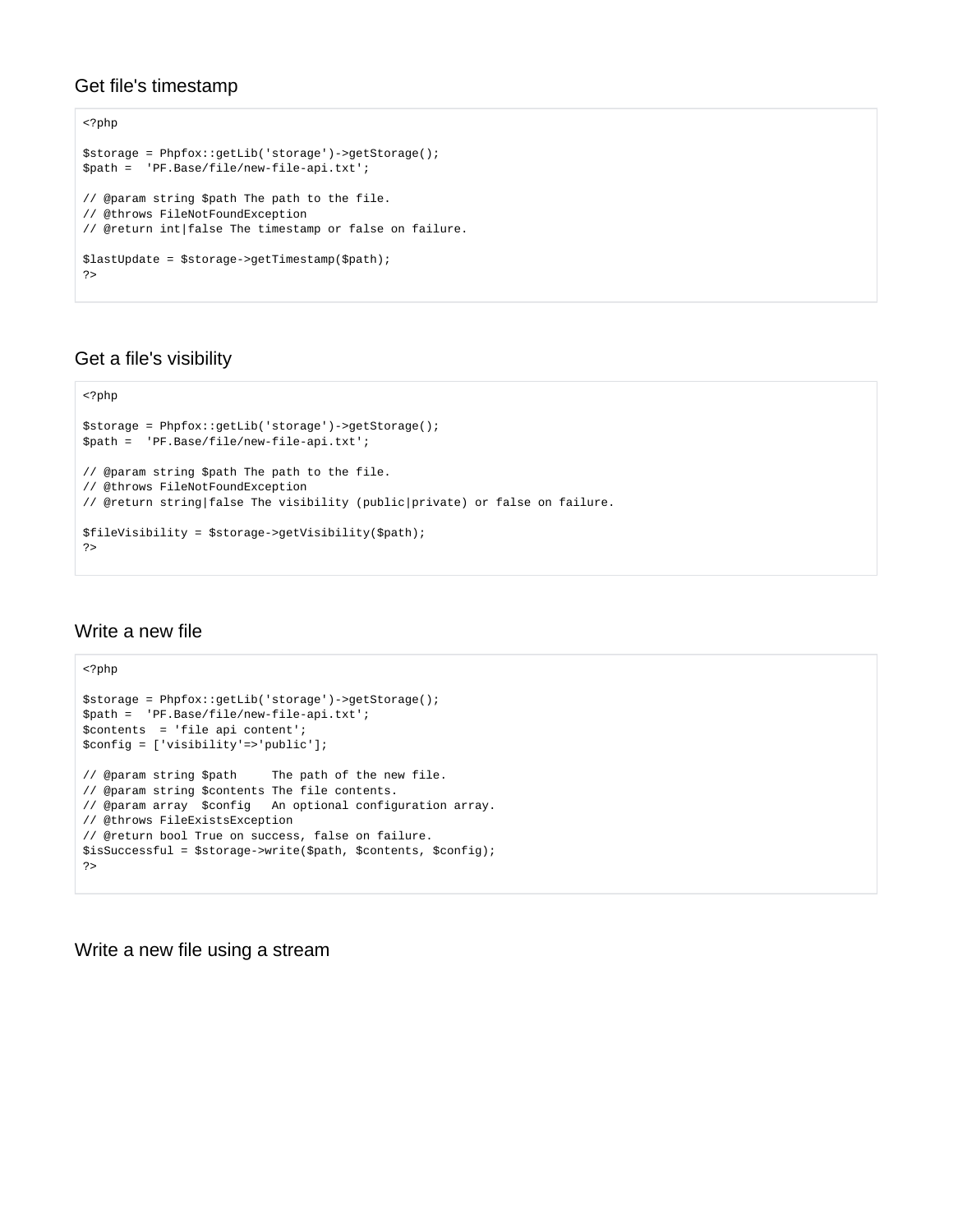```
<?php
$storage = Phpfox::getLib('storage')->getStorage();
$path = 'PF.Base/file/new-file-api.txt';
$resource = fopen('local/file','r');
$config = ['visibility'=>'public'];
// @param string $path The path of the new file.
// @param resource $resource The file handle.
// @param array $config An optional configuration array.
// @throws InvalidArgumentException If $resource is not a file handle.
// @throws FileExistsException
// @return bool True on success, false on failure.
$isSuccessful = $storage->writeStream($path, $resource, $config);
?>
```
#### Rename a file

#### <?php \$storage = Phpfox::getLib('storage')->getStorage(); \$path = 'PF.Base/file/new-file-api.txt'; \$newpath = 'PF.Base/file/new-file-api-renamed.txt'; // @param string \$path Path to the existing file. // @param string \$newpath The new path of the file. // @throws FileExistsException Thrown if \$newpath exists. // @throws FileNotFoundException Thrown if \$path does not exist. // @return bool True on success, false on failure. \$isSuccessful = \$storage->rename(\$path, \$newpath); ?>

## Copy a file

```
<?php
$storage = Phpfox::getLib('storage')->getStorage();
$path = 'PF.Base/file/new-file-api.txt';
$newpath = 'PF.Base/file/new-file-api-renamed.txt';
// @param string $path Path to the existing file.
// @param string $newpath The new path of the file.
// @throws FileExistsException Thrown if $newpath exists.
// @throws FileNotFoundException Thrown if $path does not exist.
// @return bool True on success, false on failure.
$isSuccessful = $storage->copy($path, $newpath);
?>
```
Delete a file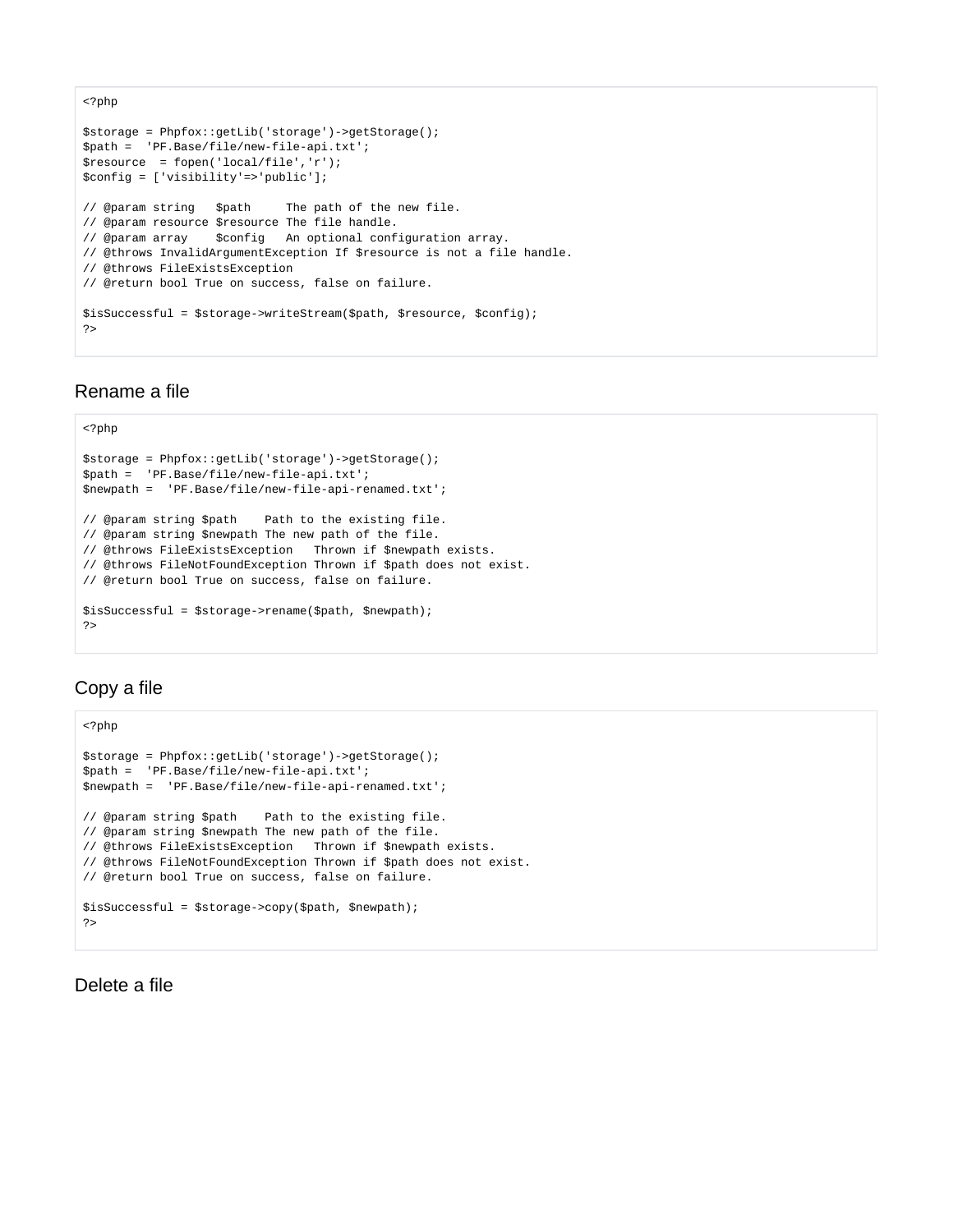```
<?php
$storage = Phpfox::getLib('storage')->getStorage();
$path = 'PF.Base/file/new-file-api.txt';
// @param string $path
// @throws FileNotFoundException
// @return bool True on success, false on failure.
$isSuccessful = $storage->delete($path);
?>
```
## Delete a directory

```
<?php
$storage = Phpfox::getLib('storage')->getStorage();
$dirname = 'PF.Base/file/sub-dir/';
// @param string $dirname
// @throws RootViolationException Thrown if $dirname is empty.
// @return bool True on success, false on failure.
$isSuccessful = $storage->deleteDir($dirname);
?>
```
# Create a directory

```
<?php
$storage = Phpfox::getLib('storage')->getStorage();
$dirname = 'PF.Base/file/sub-dir/';
$config= ['visibility'=>'public'];
// @param string $dirname The name of the new directory.
// @param array $config An optional configuration array.
*
// @return bool True on success, false on failure.
$isSuccessful = $storage->createDir($dirname, $config);
?>
```
# Set file visibility

```
<?php
$storage = Phpfox::getLib('storage')->getStorage();
$path = 'PF.Base/file/new-file-api.txt';
$visibility = 'public';
// @param string $path The path to the file.
// @param string $visibility One of 'public' or 'private'.
// @throws FileNotFoundException
// @return bool True on success, false on failure.
$isSuccessful = $storage->setVisibility($path, $visibility);
?>
```